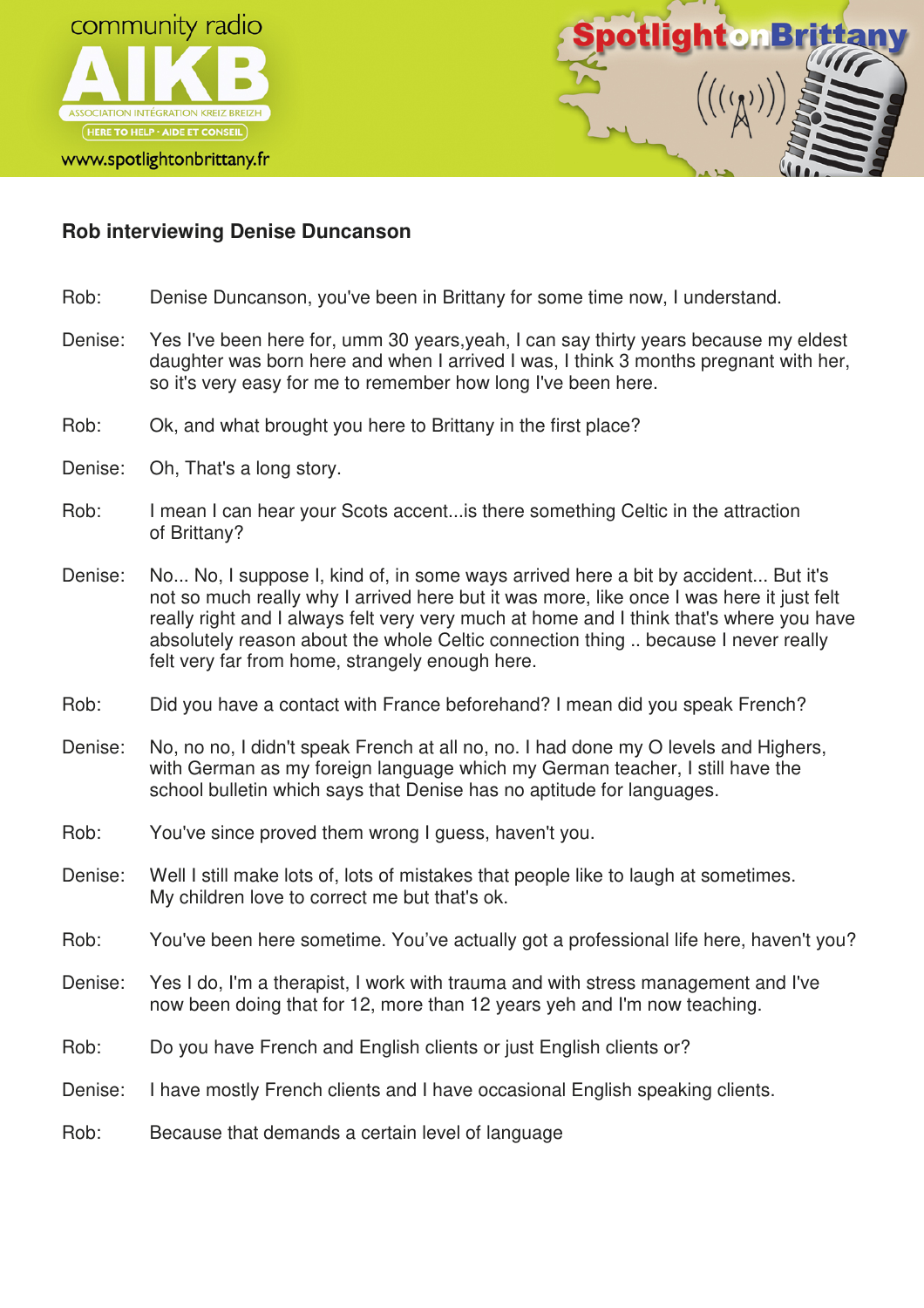

www.spotlightonbrittany.fr



- Denise: Yeh, It's funny because I don't actually ever really think about it. It just flows naturally. People often ask me err how I switch in my head and I don't switch. I'm immersed, I write my shopping lists in French to myself, and things like that. I haven't trouble with a switch actually.
- Rob: Ok, you dream in French I guess?
- Denise: Ahh, now that's an interesting question. I don't know. Now that's a really interesting philosophical question, isn't it. If I dream of my French family do I dream in French? If I dream of my past and my childhood and Scotland, do I dream in English? Now there's an interesting question.
- Rob: You say you teach.. so do you teach therapy? What do you teach?
- Denise: Yes, I support other therapists in their studying and I supervise other therapists.
- Rob: So you are working with other therapists. I understand you go up to Paris and elsewhere in France.
- Denise: My practice is in Lannion in Brittany, but when I'm working with other therapists in training I work in Paris and Lyon and Nantes, but I also work at a distance all over the world, in French and English by Zoom or WhatsApp or Skype or whatever.
- Rob: You're also very involved in your community aren't you? You're part of the Conseil Municipal de Kergrist-Moëlou. How an earth did you get involved with that?
- Denise: Aah, because they asked me and I didn't know really how to say no! I have lived in Kergrist-Moëlou for umm 26 years, I think. I lived in Lanrivain when I first arrived andthen I arrived in Kergrist about 26 years ago, and I was always very involved when I was in Kergrist, when my children were young at the school, involved in local community actions. Making crépes at Kermesses as one does. I suppose the answer really to your question is ... When they asked me, the team that was getting together to present themselves at the elections
- Rob: The last elections isn't it?
- Denise: Yes the last elections, yes.
- Rob: In 2020.
- Denise: Yes, I was asked a long time ago, but my children were very young and I just didn't think it was appropriate. When I was asked this time, err, my first reaction was to say to everyone, hhh I have a busy professional life, I'm just not available and then I slept on it and I said, Look - you have a lot of political ... with a small p, I have to say,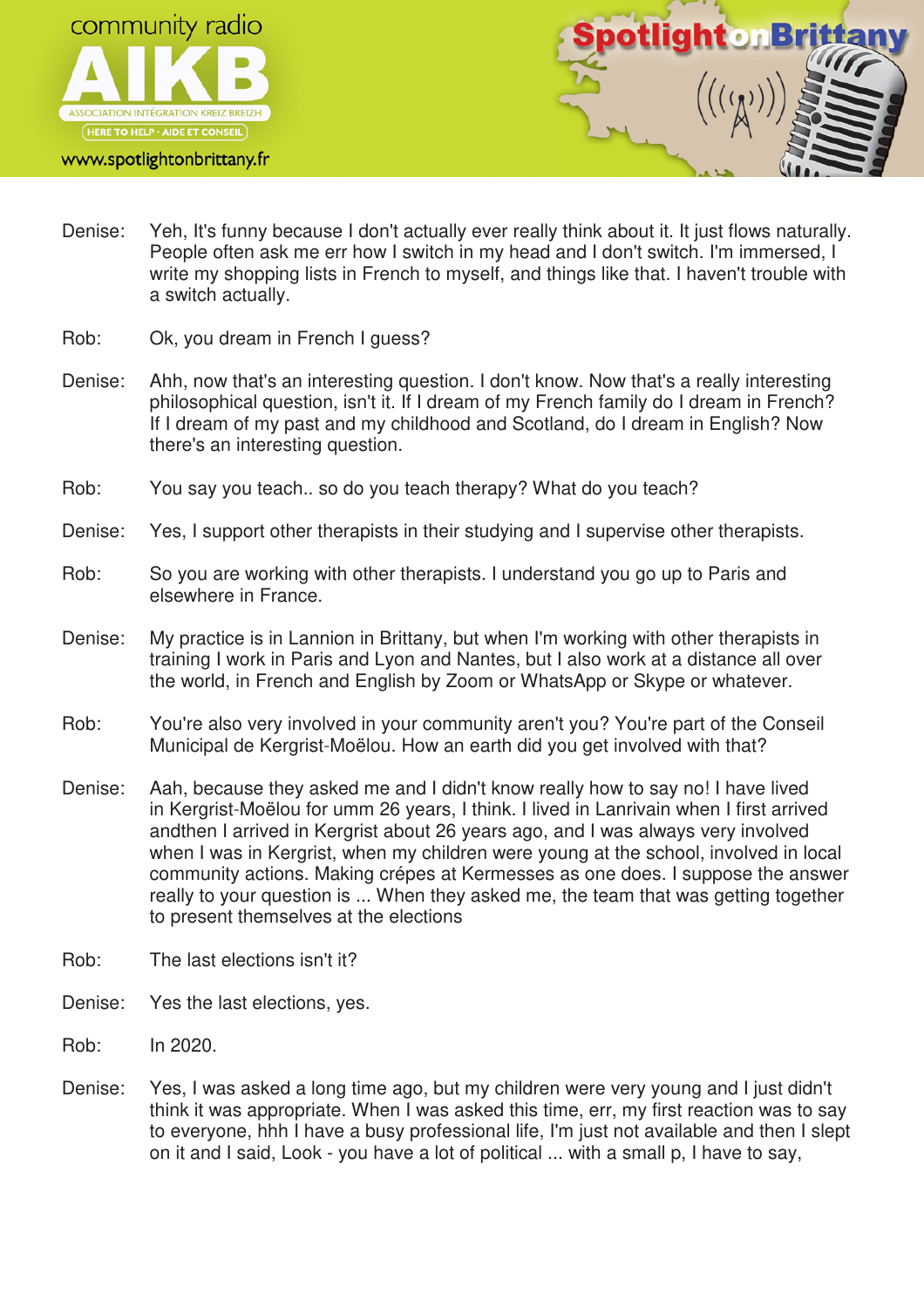

www.spotlightonbrittany.fr



convictions, convictions about climate, and the environment and human issues. You have a chance to not just sit in your chair at the dining table or shout at the TV, here you have a real opportunity to be an actionaire in this and to take action and to do something, and so I said yes ... I suppose I said yes also, not really thinking that I would necessarily be elected.

- Rob: And you have a particular responsibility. You're an adjoint for what particular area?
- Denise: No, no, being an adjoint is a very time consuming post and I don't like to do anything half measures...if I commit I commit and so I'm a very active member of the council but I am not available to be an adjoint.
- Rob: Would you say that you were the first port of call for anglophones in the commune? Do people come to you first of all if they have an issue or...?
- Denise: I don't think that that was why I was asked to join. I think I was asked to join because of my other interests, let's say. It's something that I have always been very clear about, I have to say, is that I don't see myself as being the talking brit in anyway what so ever. I am a member of the council and I am not representative of any part of the community. I am representative of all of the community.
- Rob: It must bring back something back to you as well.
- Denise: It goes to this notion which is very strong and a value, a value which is a very important value for me which is about sharing and being in a community and so that obviously is a two way thing when you like to be part of a community it means that you give your energy to the community but then it feeds that feeling of being part of something and being useful and sharing... and err and those things which.. so obviously it nourishes that value for me where it's important for me to be part of something which is bigger than just being someone in their own individual needs.
- Rob: My next question is for people who are listening to this and thinking how could they be involved. What kind of advice would you give to people who want to take part in the place they live in, in Brittany?
- Denise: Well you don't have to speak very good French to be part of your village life that's really something very important to understand. In Kergrist-Moëlou I very, very much encourage all village members to come and just say hey I'd like to do something... what can I do. There are always things that in every village, no matter which village you live in, there are always things to do, there are always manual things, or looking after an elderly neighbour or going for some shopping. If you don't come and put your hand in the air and say I'd like to do something, people are not necessarily going to come and look for you, or ask you to do something, but there's always,always stuff that you can do in your local community.